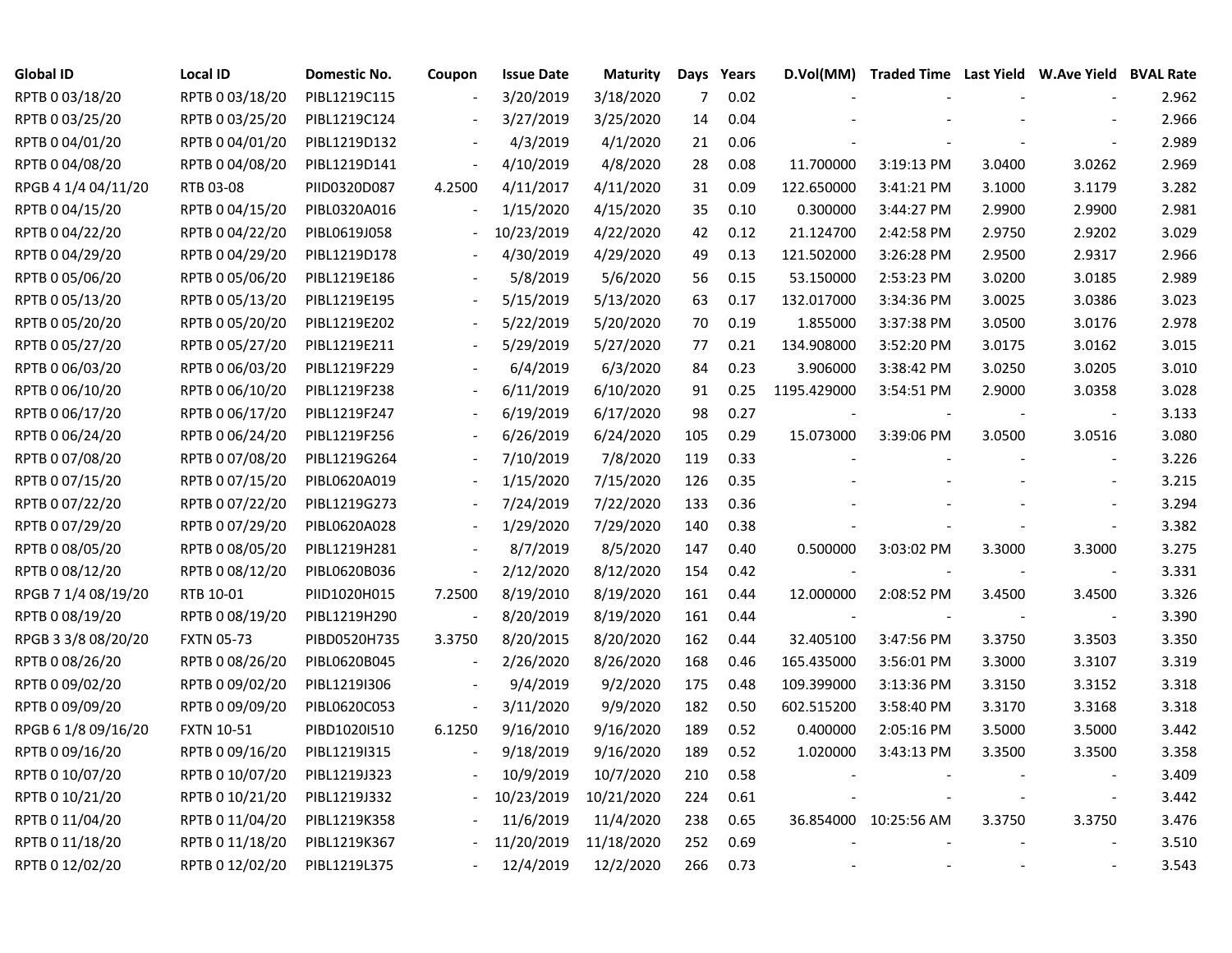| <b>Global ID</b>     | <b>Local ID</b>   | Domestic No. | Coupon                   | <b>Issue Date</b> | <b>Maturity</b>  | Days | Years | D.Vol(MM)  | <b>Traded Time Last Yield</b> |        | <b>W.Ave Yield BVAL Rate</b> |       |
|----------------------|-------------------|--------------|--------------------------|-------------------|------------------|------|-------|------------|-------------------------------|--------|------------------------------|-------|
| RPGB 5 7/8 12/16/20  | <b>FXTN 10-52</b> | PIBD1020L525 | 5.8750                   | 12/16/2010        | 12/16/2020       | 280  | 0.77  | 9.000000   | 2:13:25 PM                    | 3.6000 | 3.6000                       | 3.585 |
| RPTB 0 01/06/21      | RPTB 0 01/06/21   | PIBL1220A017 |                          | 1/8/2020          | 1/6/2021         | 301  | 0.82  | 392.890000 | 3:22:43 PM                    | 3.5350 | 3.5300                       | 3.533 |
| RPTB 0 01/13/21      | RPTB 0 01/13/21   | PIBL1220A026 |                          | 1/15/2020         | 1/13/2021        | 308  | 0.84  |            |                               |        |                              | 3.587 |
| RPTB 0 01/20/21      | RPTB 0 01/20/21   | PIBL1220A035 | $\overline{\phantom{a}}$ | 1/22/2020         | 1/20/2021        | 315  | 0.86  |            |                               |        |                              | 3.799 |
| RPGB 4 1/4 01/25/21  | <b>FXTN 03-23</b> | PIBD0321A236 | 4.2500                   | 1/25/2018         | 1/25/2021        | 320  | 0.88  |            |                               |        | $\overline{\phantom{a}}$     | 3.628 |
| RPTB 0 01/27/21      | RPTB 0 01/27/21   | PIBL1220A044 | $\overline{\phantom{a}}$ | 1/29/2020         | 1/27/2021        | 322  | 0.88  | 6.509000   | 3:49:45 PM                    | 3.5500 | 3.5594                       | 3.633 |
| RPTB 0 02/03/21      | RPTB 0 02/03/21   | PIBL1220B052 |                          | 2/5/2020          | 2/3/2021         | 329  | 0.90  |            |                               |        |                              | 3.825 |
| RPTB 0 02/10/21      | RPTB 0 02/10/21   | PIBL1220B061 | $\blacksquare$           | 2/12/2020         | 2/10/2021        | 336  | 0.92  |            |                               |        |                              | 3.713 |
| RPTB 002/17/21       | RPTB 0 02/17/21   | PIBL1220B070 |                          | 2/19/2020         | 2/17/2021        | 343  | 0.94  |            |                               |        |                              | 3.689 |
| RPTB 0 02/24/21      | RPTB 0 02/24/21   | PIBL1220B089 | $\overline{\phantom{a}}$ | 2/26/2020         | 2/24/2021        | 350  | 0.96  | 217.340400 | 3:14:21 PM                    | 3.5500 | 3.5599                       | 3.576 |
| RPGB 7 3/8 03/03/21  | RTB 10-02         | PIID1021C027 | 7.3750                   | 3/3/2011          | 3/3/2021         | 357  | 0.98  | 22.380000  | 2:39:34 PM                    | 3.6000 | 3.5933                       | 3.505 |
| RPTB 0 03/03/21      | RPTB 0 03/03/21   | PIBL1220C097 | $\sim$                   | 3/4/2020          | 3/3/2021         | 357  | 0.98  | 48.227000  | 2:18:20 PM                    | 3.5750 | 3.5758                       | 3.618 |
| RPTB 0 03/10/21      | RPTB 0 03/10/21   | PIBL1220C104 | $\overline{\phantom{a}}$ | 3/11/2020         | 3/10/2021        | 364  | 1.00  | 794.793120 | 3:52:06 PM                    | 3.5500 | 3.5646                       | 3.557 |
| RPGB 3 1/2 03/20/21  | <b>FXTN 07-57</b> | PIBD0721C574 | 3.5000                   | 3/20/2014         | 3/20/2021        | 374  | 1.02  | 256.100000 | 3:03:39 PM                    | 3.6750 | 3.6648                       | 3.649 |
| RPGB 6 1/2 04/28/21  | <b>FXTN 10-53</b> | PIBD1021D531 | 6.5000                   | 4/28/2011         | 4/28/2021        | 413  | 1.13  | 1.000000   | 3:38:32 PM                    | 3.6750 | 3.6750                       | 3.572 |
| RPGB 4 7/8 06/13/21  | RTB 03-09         | PIID0321F092 | 4.8750                   | 6/13/2018         | 6/13/2021        | 459  | 1.26  | 8.790000   | 3:10:07 PM                    | 3.6700 | 3.6742                       | 3.627 |
| RPGB 5 3/4 10/20/21  | RTB 10-03         | PIID1021J039 | 5.7500                   | 10/20/2011        | 10/20/2021       | 588  | 1.61  |            |                               |        |                              | 3.632 |
| RPGB 5 3/4 11/24/21  | <b>FXTN 10-55</b> | PIBD1021K551 | 5.7500                   | 11/24/2011        | 11/24/2021       | 623  | 1.71  | 10.000000  | 3:19:56 PM                    | 3.7750 | 3.7750                       | 3.647 |
| RPGB 6 3/8 01/19/22  | <b>FXTN 10-54</b> | PIBD1022G545 | 6.3750                   | 7/19/2011         | 1/19/2022        | 679  | 1.86  | 37.370000  | 2:39:52 PM                    | 3.7500 | 3.7500                       | 3.753 |
| RPGB 4 01/26/22      | <b>FXTN 05-74</b> | PIBD0522A747 | 4.0000                   | 1/26/2017         | 1/26/2022        | 686  | 1.88  | 159.810000 | 3:22:34 PM                    | 3.7250 | 3.7273                       | 3.693 |
| RPGB 15 03/14/22     | <b>FXTN 20-02</b> | PIBD2022C021 | 15.0000                  | 3/14/2002         | 3/14/2022        | 733  | 2.01  | 3.500000   | 3:11:50 PM                    | 3.7750 | 3.7750                       | 3.691 |
| RPGB 4 3/4 07/04/22  | <b>FXTN 03-24</b> | PIBD0322G247 | 4.7500                   | 7/4/2019          | 7/4/2022         | 845  | 2.31  | 10.000000  | 11:30:21 AM                   | 3.7800 | 3.7800                       | 3.601 |
| RPGB 4 7/8 08/02/22  | <b>FXTN 10-56</b> | PIBD1022H562 | 4.8750                   | 8/2/2012          | 8/2/2022         | 874  | 2.39  |            |                               |        | $\overline{\phantom{a}}$     | 3.731 |
| RPGB 4 3/4 09/13/22  | <b>FXTN 10-57</b> | PIBD1022I570 | 4.7500                   | 9/13/2012         | 9/13/2022        | 916  | 2.51  |            |                               |        | $\sim$                       | 3.775 |
| RPGB 12 3/4 10/17/22 | <b>FXTN 20-03</b> | PIBD2022J033 | 12.7500                  | 10/17/2002        | 10/17/2022       | 950  | 2.60  |            |                               |        | $\blacksquare$               | 3.757 |
| RPGB 4 5/8 12/04/22  | RTB 05-11         | PIID0522L114 | 4.6250                   | 12/4/2017         | 12/4/2022        | 998  | 2.73  | 336.000000 | 3:56:42 PM                    | 3.8050 | 3.8007                       | 3.767 |
| RPGB 4 12/06/22      | <b>FXTN 10-58</b> | PIBD1022L585 | 4.0000                   | 12/6/2012         | 12/6/2022 1,000  |      | 2.74  |            |                               |        | $\overline{\phantom{a}}$     | 3.772 |
| RPGB 4 3/8 02/11/23  | RTB 03-10         | PIID0323B101 | 4.3750                   | 2/11/2020         | 2/11/2023 1,067  |      | 2.92  | 534.793000 | 3:43:58 PM                    | 3.7300 | 3.7916                       | 3.767 |
| RPGB 13 02/20/23     | <b>FXTN 20-04</b> | PIBD2023B048 | 13.0000                  | 2/20/2003         | 2/20/2023 1,076  |      | 2.95  |            |                               |        |                              | 3.795 |
| RPGB 5 1/2 03/08/23  | <b>FXTN 05-75</b> | PIBD0523C752 | 5.5000                   | 3/8/2018          | 3/8/2023 1,092   |      | 2.99  | 41.800000  | 3:35:39 PM                    | 3.8000 | 3.8000                       | 3.914 |
| RPGB 3 1/2 04/21/23  | <b>FXTN 07-58</b> | PIBD0723D588 | 3.5000                   | 4/21/2016         | 4/21/2023 1,136  |      | 3.11  | 13.000000  | 3:08:51 PM                    | 4.0000 | 4.0000                       | 3.905 |
| RPGB 11 7/8 05/29/23 | <b>FXTN 20-05</b> | PIBD2023E054 | 11.8750                  | 5/29/2003         | 5/29/2023 1,174  |      | 3.21  |            |                               |        | $\overline{\phantom{a}}$     | 3.817 |
| RPGB 3 1/4 08/15/23  | RTB 10-04         | PIID1023H046 | 3.2500                   | 8/15/2013         | 8/15/2023 1,252  |      | 3.43  | 8.600000   | 3:35:37 PM                    | 4.0000 | 3.9527                       | 3.964 |
| RPGB 11 3/8 10/23/23 | <b>FXTN 20-06</b> | PIBD2023J068 | 11.3750                  | 10/23/2003        | 10/23/2023 1,321 |      | 3.62  |            |                               |        |                              | 3.847 |
| RPGB 6 1/4 03/12/24  | RTB 05-12         | PIID0524C129 | 6.2500                   | 3/12/2019         | 3/12/2024 1,462  |      | 4.00  | 53.575000  | 3:24:56 PM                    | 3.8500 | 3.8547                       | 3.877 |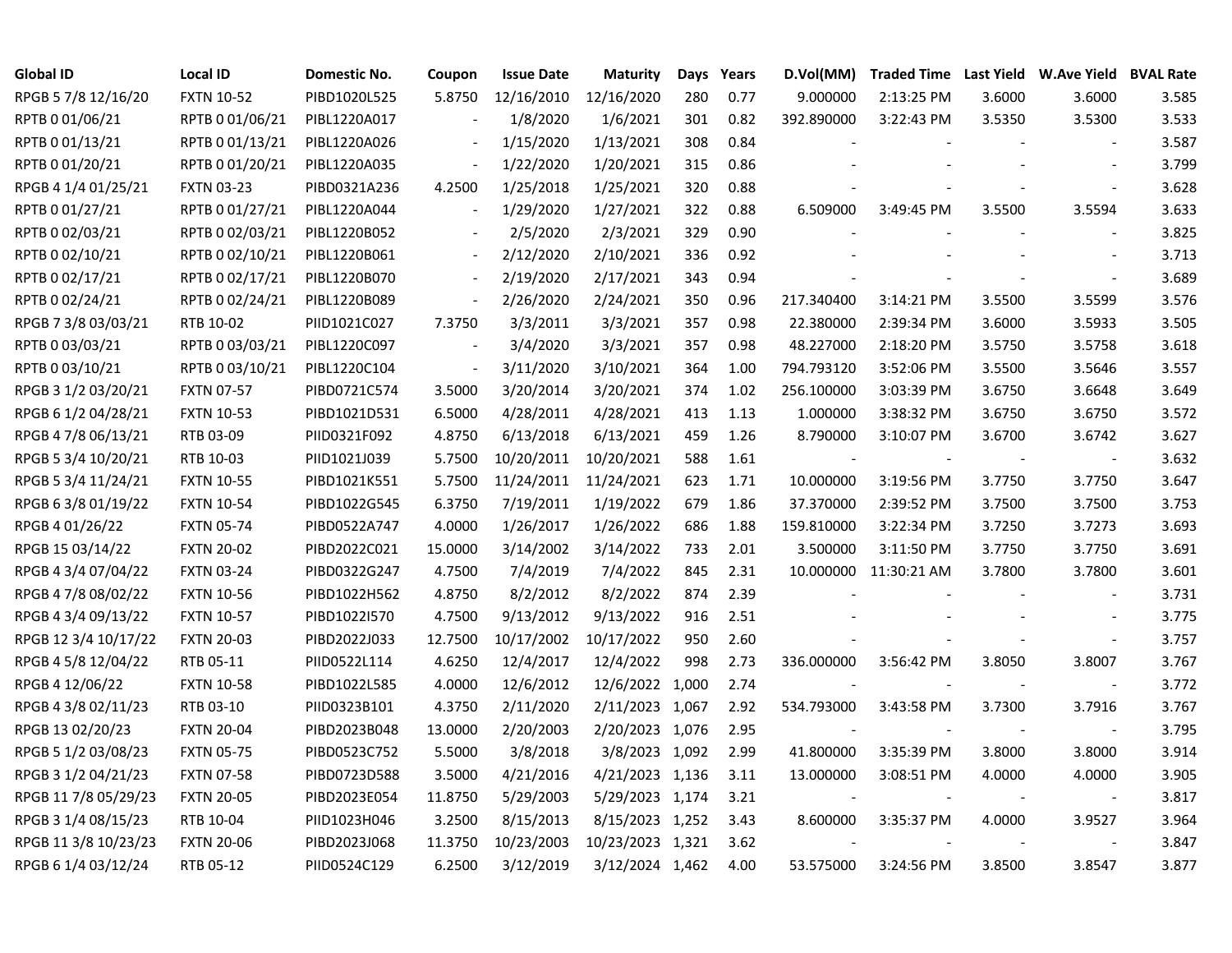| Global ID            | <b>Local ID</b>   | <b>Domestic No.</b> | Coupon  | <b>Issue Date</b> | <b>Maturity</b>        | Days Years | D.Vol(MM)   |                      |        | Traded Time Last Yield W.Ave Yield BVAL Rate |       |
|----------------------|-------------------|---------------------|---------|-------------------|------------------------|------------|-------------|----------------------|--------|----------------------------------------------|-------|
| RPGB 4 1/2 04/20/24  | <b>FXTN 07-59</b> | PIBD0724D595        | 4.5000  | 4/20/2017         | 4/20/2024 1,501        | 4.11       | 0.500000    | 3:25:16 PM           | 3.9500 | 3.9500                                       | 3.954 |
| RPGB 12 3/8 06/03/24 | <b>FXTN 20-07</b> | PIBD2024F075        | 12.3750 | 6/3/2004          | 6/3/2024 1,545         | 4.23       |             |                      |        | $\sim$                                       | 3.887 |
| RPGB 12 7/8 08/05/24 | <b>FXTN 20-08</b> | PIBD2024H086        | 12.8750 | 8/5/2004          | 8/5/2024 1,608         | 4.40       |             |                      |        | $\sim$                                       | 3.896 |
| RPGB 4 1/8 08/20/24  | <b>FXTN 10-59</b> | PIBD1024H595        | 4.1250  | 8/20/2014         | 8/20/2024 1,623        | 4.44       | 21.584000   | 3:44:12 PM           | 3.9250 | 3.9433                                       | 4.050 |
| RPGB 4 1/4 10/17/24  | <b>FXTN 05-76</b> | PIBD0524J762        | 4.2500  | 10/17/2019        | 10/17/2024 1,681       | 4.60       |             |                      |        | $\overline{\phantom{a}}$                     | 3.940 |
| RPGB 13 3/4 11/11/24 | <b>FXTN 20-09</b> | PIBD2024K091        | 13.7500 | 11/11/2004        | 11/11/2024 1,706       | 4.67       |             |                      |        | $\overline{\phantom{a}}$                     | 3.910 |
| RPGB 5 3/4 04/12/25  | <b>FXTN 07-61</b> | PIBD0725D618        | 5.7500  | 4/12/2018         | 4/12/2025 1,858        | 5.09       | 87.180000   | 3:32:45 PM           | 3.9000 | 3.9051                                       | 3.799 |
| RPGB 12 1/8 04/14/25 | <b>FXTN 20-10</b> | PIBD2025D103        | 12.1250 | 4/14/2005         | 4/14/2025 1,860        | 5.09       |             |                      |        | $\overline{\phantom{a}}$                     | 3.932 |
| RPGB 3 5/8 09/09/25  | <b>FXTN 10-60</b> | PIBD1025I608        | 3.6250  | 9/9/2015          | 9/9/2025 2,008         | 5.50       | 11.580000   | 2:55:55 PM           | 4.1600 | 4.0602                                       | 4.001 |
| RPGB 12 1/8 10/20/25 | <b>FXTN 20-11</b> | PIBD2025J116        | 12.1250 | 10/20/2005        | 10/20/2025 2,049       | 5.61       |             |                      |        |                                              | 3.957 |
| RPGB 18 1/4 11/29/25 | <b>FXTN 25-01</b> | PIBD2525K015        | 18.2500 | 11/29/2000        | 11/29/2025 2,089       | 5.72       |             |                      |        | $\overline{\phantom{a}}$                     | 3.963 |
| RPGB 10 1/4 01/19/26 | <b>FXTN 20-12</b> | PIBD2026A122        | 10.2500 | 1/19/2006         | 1/19/2026 2,140        | 5.86       |             |                      |        | $\blacksquare$                               | 3.969 |
| RPGB 6 1/4 02/14/26  | <b>FXTN 07-62</b> | PIBD0726B627        | 6.2500  | 2/14/2019         | 2/14/2026 2,166        | 5.93       | 2056.904000 | 3:58:50 PM           | 3.9825 | 3.9699                                       | 3.978 |
| RPGB 3 1/2 09/20/26  | RTB 10-05         | PIID1026I057        | 3.5000  | 9/20/2016         | 9/20/2026 2,384        | 6.53       | 12.500000   | 2:32:41 PM           | 4.0000 | 4.1080                                       | 3.969 |
| RPGB 6 1/4 10/20/26  | RTB 15-01         | PIID1526J019        | 6.2500  | 10/20/2011        | 10/20/2026 2,414       | 6.61       |             |                      |        | $\overline{\phantom{a}}$                     | 4.091 |
| RPGB 8 12/07/26      | <b>FXTN 20-13</b> | PIBD2026L139        | 8.0000  | 12/7/2006         | 12/7/2026 2,462        | 6.74       | 1.000000    | 3:12:32 PM           | 4.1000 | 4.1000                                       | 4.016 |
| RPGB 5 3/8 03/01/27  | RTB 15-02         | PIID1527C023        | 5.3750  | 3/1/2012          | 3/1/2027 2,546         | 6.97       | 0.050000    | 3:42:36 PM           | 4.3500 | 4.3500                                       | 4.086 |
| RPGB 4 3/4 05/04/27  | <b>FXTN 10-61</b> | PIBD1027E617        | 4.7500  | 5/4/2017          | 5/4/2027 2,610         | 7.15       |             |                      |        |                                              | 4.204 |
| RPGB 8 5/8 09/06/27  | <b>FXTN 20-14</b> | PIBD2027I140        | 8.6250  | 9/6/2007          | 9/6/2027 2,735         | 7.49       |             |                      |        | $\overline{\phantom{a}}$                     | 4.324 |
| RPGB 6 1/4 03/22/28  | <b>FXTN 10-63</b> | PIBD1028C635        | 6.2500  | 3/22/2018         | 3/22/2028 2,933        | 8.03       | 470.000000  | 3:01:28 PM           | 4.1400 | 4.1387                                       | 4.145 |
| RPGB 9 1/2 12/04/28  | <b>FXTN 20-15</b> | PIBD2028L151        | 9.5000  | 12/4/2008         | 12/4/2028 3,190        | 8.73       |             |                      |        | $\overline{\phantom{a}}$                     | 4.133 |
| RPGB 6 7/8 01/10/29  | <b>FXTN 10-64</b> | PIBD1029A644        | 6.8750  | 1/10/2019         | 1/10/2029 3,227        | 8.84       | 1684.200000 | 3:47:48 PM           | 4.1300 | 4.1180                                       | 4.122 |
| RPGB 8 3/4 05/27/30  | <b>FXTN 20-16</b> | PIBD2030E166        | 8.7500  | 5/27/2010         | 5/27/2030 3,729        | 10.21      |             |                      |        | $\blacksquare$                               | 4.307 |
| RPGB 12 1/2 07/28/30 | <b>FXTN 25-02</b> | PIBD2530G029        | 12.5000 | 7/28/2005         | 7/28/2030 3,791 10.38  |            |             |                      |        | $\overline{\phantom{a}}$                     | 4.202 |
| RPGB 11 1/4 01/26/31 | <b>FXTN 25-03</b> | PIBD2531A032        | 11.2500 | 1/26/2006         | 1/26/2031 3,973 10.88  |            |             |                      |        | $\blacksquare$                               | 4.215 |
| RPGB 8 07/19/31      | <b>FXTN 20-17</b> | PIBD2031G171        | 8.0000  | 7/19/2011         | 7/19/2031 4,147 11.35  |            | 620.500000  | 3:54:55 PM           | 4.1750 | 4.1614                                       | 4.170 |
| RPGB 9 3/8 10/05/31  | <b>FXTN 25-04</b> | PIBD2531J042        | 9.3750  | 10/5/2006         | 10/5/2031 4,225 11.57  |            |             |                      |        | $\overline{\phantom{a}}$                     | 4.242 |
| RPGB 5 7/8 02/02/32  | <b>FXTN 20-18</b> | PIBD2032B183        | 5.8750  | 2/2/2012          | 2/2/2032 4,345 11.90   |            |             |                      |        | $\overline{\phantom{a}}$                     | 4.256 |
| RPGB 5 7/8 03/01/32  | RTB 20-01         | PIID2032C014        | 5.8750  | 3/1/2012          | 3/1/2032 4,373 11.97   |            | 2.000000    | 2:29:03 PM           | 4.4000 | 4.4000                                       | 4.431 |
| RPGB 5 3/4 09/27/32  | <b>FXTN 20-19</b> | PIBD2032I195        | 5.7500  | 9/27/2012         | 9/27/2032 4,583 12.55  |            |             |                      |        | $\overline{\phantom{a}}$                     | 4.292 |
| RPGB 8 1/2 11/29/32  | <b>FXTN 25-05</b> | PIBD2532K057        | 8.5000  | 11/29/2007        | 11/29/2032 4,646 12.72 |            |             |                      |        | $\overline{\phantom{a}}$                     | 4.302 |
| RPGB 3 5/8 03/21/33  | <b>FXTN 20-20</b> | PIBD2033C206        | 3.6250  | 3/21/2013         | 3/21/2033 4,758 13.03  |            | 11.700000   | 3:44:00 PM           | 4.5000 | 4.4634                                       | 4.339 |
| RPGB 9 1/4 11/05/34  | <b>FXTN 25-06</b> | PIBD2534K062        | 9.2500  | 11/5/2009         | 11/5/2034 5,352 14.65  |            |             |                      |        |                                              | 4.430 |
| RPGB 8 09/30/35      | <b>FXTN 25-07</b> | PIBD2535I071        | 8.0000  | 9/30/2010         | 9/30/2035 5,681 15.55  |            |             |                      |        | $\overline{\phantom{a}}$                     | 4.491 |
| RPGB 8 1/8 12/16/35  | <b>FXTN 25-08</b> | PIBD2535L086        | 8.1250  | 12/16/2010        | 12/16/2035 5,758 15.77 |            | 3.600000    | $3:16:14 \text{ PM}$ | 4.5950 | 4.6163                                       | 4.524 |